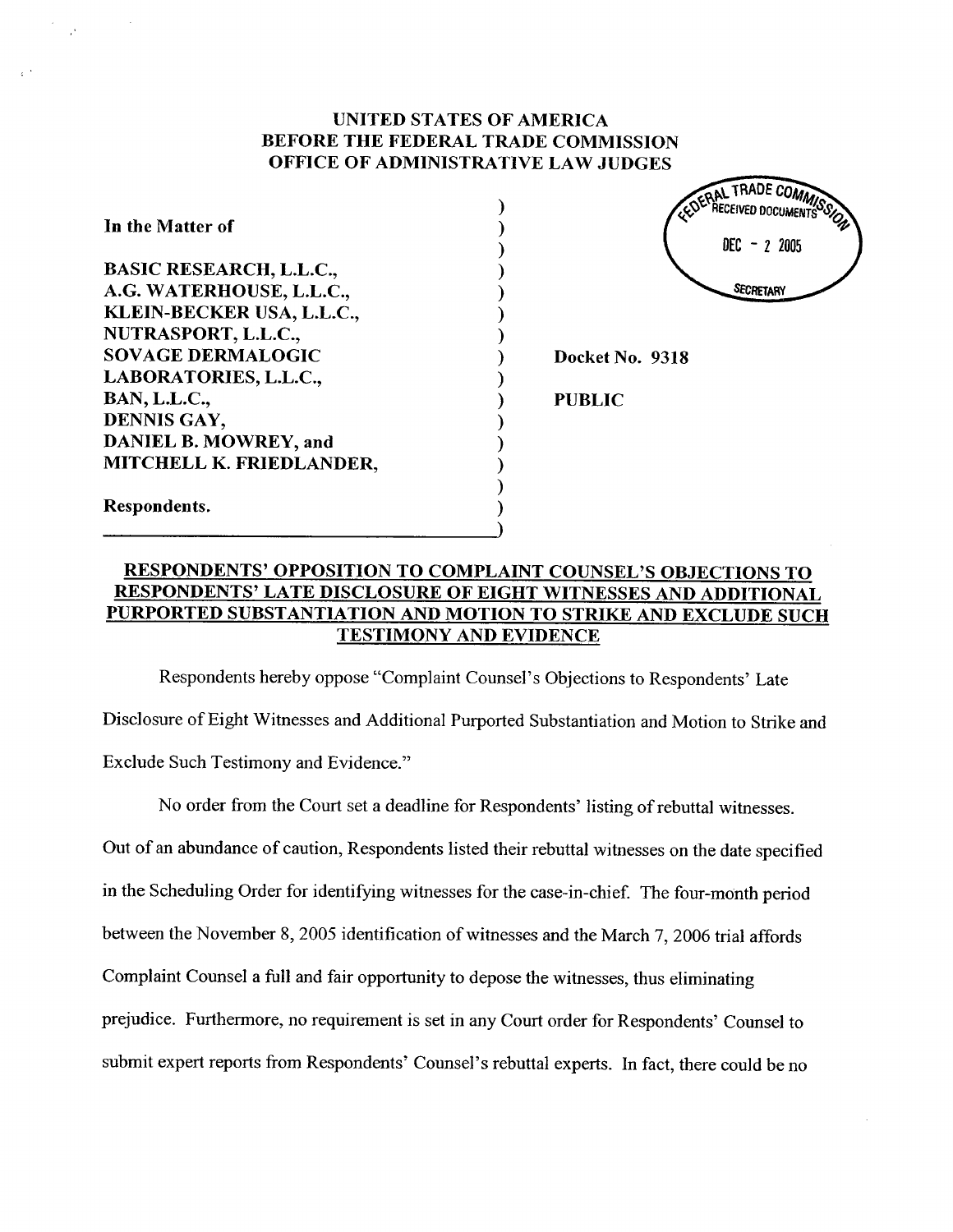such requirement in this instance, where the purpose of the witnesses is to rebut live hearing testimony, not the reports of Complaint Counsel's experts.

Complaint Counsel present four arguments in support of their motion: (1) Respondents actions violate the Scheduling Order, (2) Respondents cannot show good cause for adding the witnesses at this time, (3) precedent supports the exclusion on the witnesses, and (4) Respondents' actions prejudice Complaint Counsel because they have not had an opportunity to investigate the witnesses.

Complaint Counsel's arguments fail to take into account Respondents' inherent right to offer live testimony to rebut statements made at hearing by Complaint Counsel's witnesses. No advance notice is required for such testimony when it responds to statements made in open court and no such requirement exists in any order issued by the Presiding Officer. The opportunity for rebuttal testimony directed to a witness's live testimony is necessary for a party to defend its interests fully at hearing. Rebuttal testimony directed in response to witness hearing testimony is vital because it enhances the ability of the judge to reach a fully informed and just decision and minimizes the risk that variance in testimony will escape full and appropriate judicial scrutiny at trial. The witnesses identified by Respondents will not testify as a part of Respondents' case-inchief. They are rebuttal witnesses. Their only function will be to respond to Complaint Counsel's witnesses' live testimony at the Hearing.

The remedy of exclusion (of experts) is considered ' drastic' and should not be imposed where it could frustrate the overarching objective of the Rules, which is to provide substantial justice for litigants." Dunn v. Zimmer, Inc., 2005 U.S. Dist. LEXIS 3505 at \*4 (Mar. 9, 2005) (citing Cartier, Inc. v. Four Star Jewelry Creations, Inc., 2003 U.S. Dist LEXIS 16887 at\*1 (S.D.N.Y. Oct. 31, 2003)). Failure to grant a party the opportunity to present expert witness

 $\overline{2}$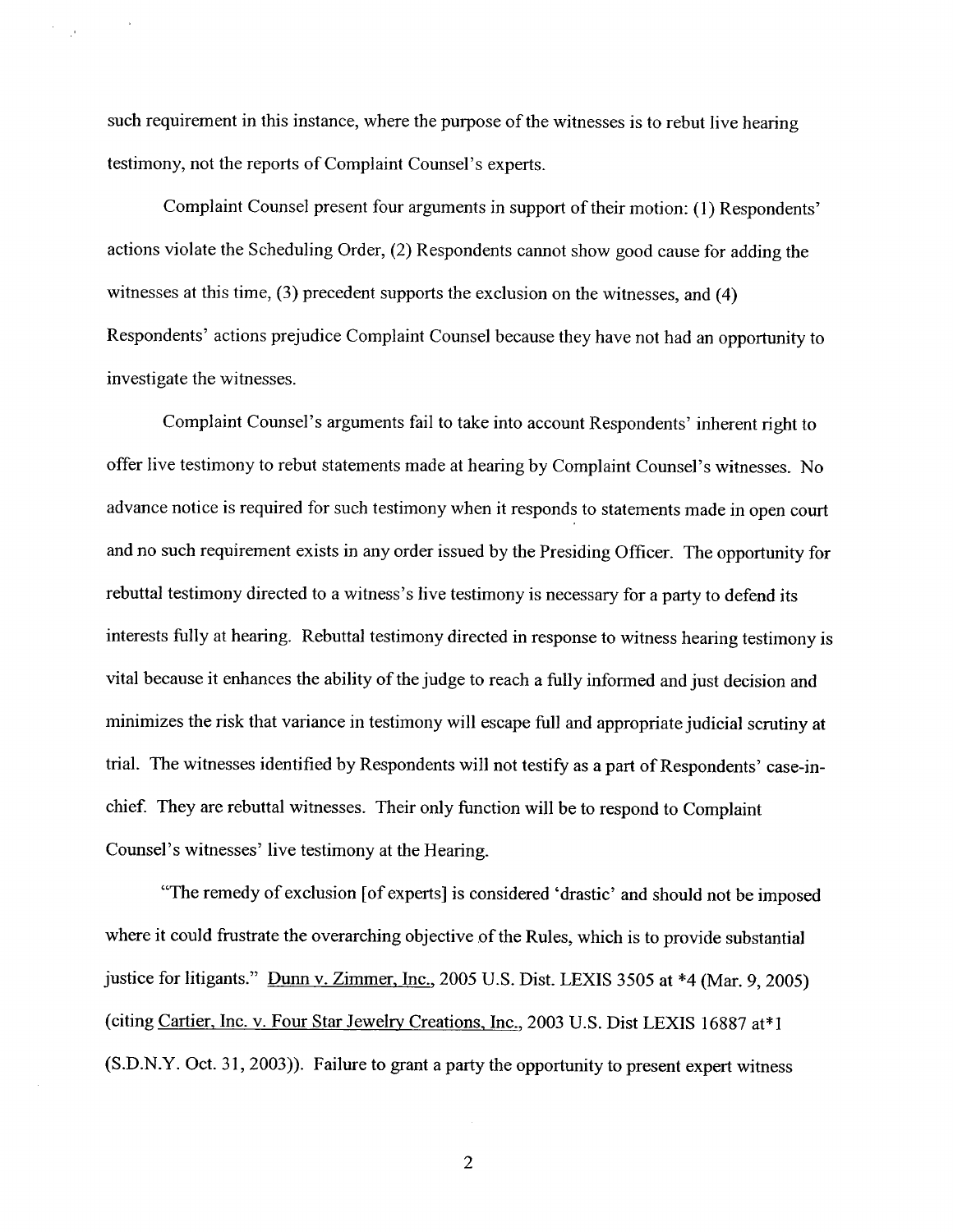testimony in rebuttal on elements of proof necessary to defend its case is prejudicial. See United States v. Cavin, 39 F.3d 1299, 1308 (5th Cir. 1994) (District Court abused its discretion in excluding expert evidence crucial to building the defense); United States v. Van Dyke, 14 F.3d 415 422-23 (5th Cir. 1994) (District Court committed reversible error in excluding expert testimony that would clarify complex regulatory matters with closely intertwined legal and factual issues); United States v. Alexander, 816 F.2d 164, 169 (5th Cir. 1987) (reversing as clearly erroneous exclusion of expert testimony where entire case turned on subject of expert testimony.

Decisions concerning the admission of expert testimony lie within the broad discretion of the trial court ...." Anderson v. Raymond Corp., 340 F.3d 520, 523 (8th Cir. 2003). Equity favors denial of Complaint Counsel's motion because permitting the expert testimony will help guard against a miscarriage of justice by protecting the integrity of the truth-seeking process and by aiding the Court in discerning the limitation of the testimony of Complaint Counsel' witnesses. It will be a great injustice if the witnesses are not allowed to testify because the Court will not be able to reach a decision that provides substantial justice for the parties based upon a full understanding of all of the facts. Respondents therefore respectfully request that the Court use its broad discretion to allow the expert testimony of the witnesses at issue. Moreover, ample time exists between the November 8 identification of those witnesses and the March 7 trial to permit Complaint Counsel to depose those witnesses.

#### $\mathbf{I}$ . FACTS

On August 11, 2004, the Presiding Officer issued a Scheduling Order in this matter. According to that Scheduling Order Complaint Counsel (were) to identify rebuttal expert(s) and provide rebuttal expert report(s)" by December 13 2004. There was no corresponding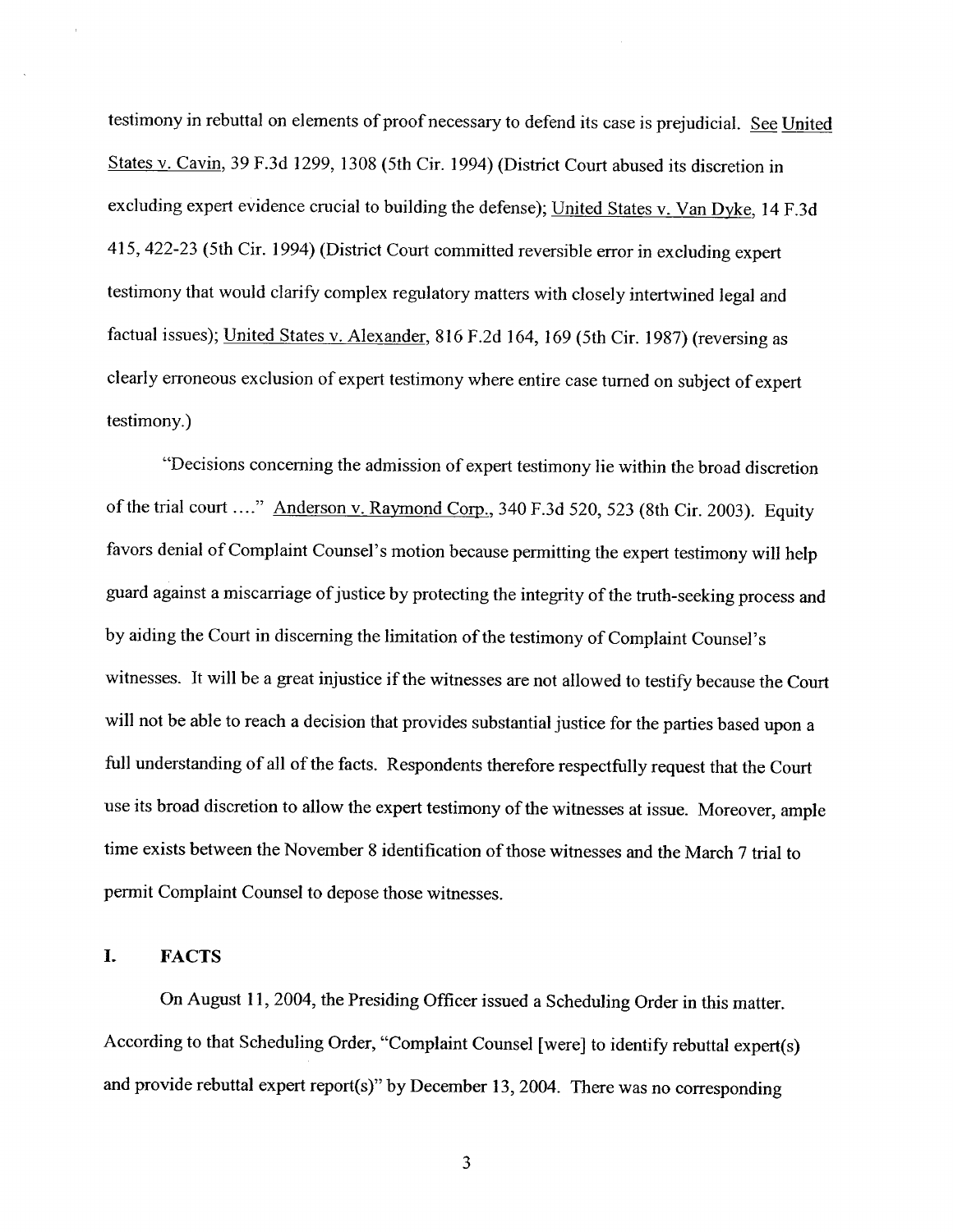provision in the Scheduling Order for Respondents to identify rebuttal witnesses to Complaint Counsel's witnesses and to provide rebuttal expert reports. The order also provided a deadline of February 8, 2005 for both Complaint Counsel and Respondents to file final proposed witness lists identifying witnesses who may be called in the party's case-in-chief. See Additional Provision 9.

On March 24, 2005, the Presiding Officer issued a Revised Scheduling Order. That order did not address the identification of rebuttal witnesses, leaving the substantive deadlines from the August 11, 2004 Scheduling Order unchanged. The order moved the deadline to file final proposed witness lists identifying witnesses who may be called a party's case-in-chief to May 23, 2005.

On April 6, 2005, the Presiding Officer stayed proceedings in this matter while motions were certified to the Commission. Following the lift of the stay, the Presiding Officer issued a Second Revised Scheduling Order on August 4, 2005. Again, that order did not specify a date for Respondents' Counsel to identify rebuttal witnesses , leaving the substantive deadlines from the August 11, 2004 Scheduling Order unchanged. The order moved the deadline to file final proposed witness lists identifying witnesses who may be called a party's case-in-chief to November 8, 2005. Respondents filed their final proposed witness list on November 8, 2005, in accordance with the Scheduling Order. There was no provision in any of the Scheduling Orders for Respondents to identify rebuttal witnesses to Complaint Counsel's witnesses and to provide rebuttal expert reports. There is no provision aimed specifically at rebuttal experts who would testify in response to live hearing testimony.

### II. PERTINENT RULES

FTC Rule of Practice Section 3.31(b)(3) (16 C.F.R.  $\S$  3.31) (emphasis added) states, in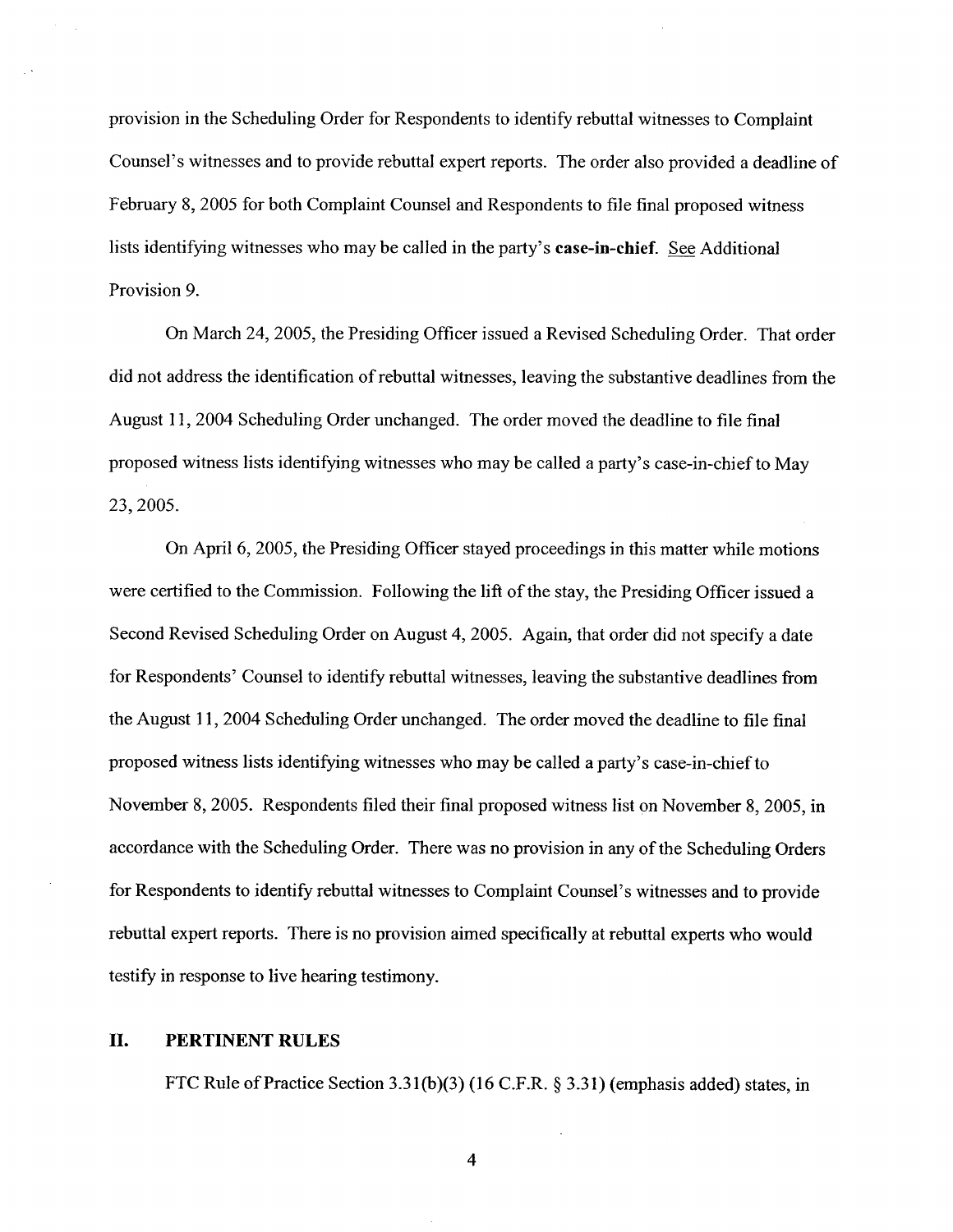## pertinent part

Parties shall disclose to each other the identity of any person who may be used at trial to present evidence as an expert. Except as otherwise stipulated or directed by the Administrative Law Judge, this disclosure shall, with respect to a witness who is retained or specially employed to provide expert testimony in the case or whose duties as an employee of the party regularly involve giving expert testimony, be accompanied by a written report prepared and signed by the witness... .These disclosures shall be made at the times and in the sequence directed by stipulation by the Administrative Law Judge. In the absence of other directions from the Administrative Law Judge or stipulation by the parties, the disclosures shall be made at least 90 days before the trial date or the date the case is to be ready for trial or, if the evidence is intended solely to contradict or rebut proposed expert testimony on the same subiect matter identified by another party under this paragraph, within 30 days after the disclosure made by the other party.

# III. ANALYSIS

The rebuttal witnesses identified by Respondents shall rebut live testimony from Complaint Counsel's experts at trial. They are not designated as case-in-chief witnesses; nor are they designated to rebut the expert reports of Complaint Counsel's experts. In such a situation, Rule 3.31 (b) requires disclosure of the witnesses at times directed by the Administrative Law Judge. Here, no such times are specified in his Honor's orders. In the absence of an order on point, the disclosure is to be made "at least 90 days before the trial date." The trial date is March 2006. The disclosure occurred on November 8, 2005. That is 119 days before the trial. When the evidence "is intended solely to contradict or rebut proposed expert testimony. . . ," the disclosure is to take place "30 days after" Complaint Counsel discloses its expert. The 90-day pre-trial date, not the 30-day post-Complaint Counsel witness disclosure date, applies. The rebuttal witnesses are not "intended solely to contradict or rebut proposed expert testimony." They are designated for the specific purpose of rebutting live expert testimony at trial. They are not designated to rebut Complaint Counsel's expert reports in this case.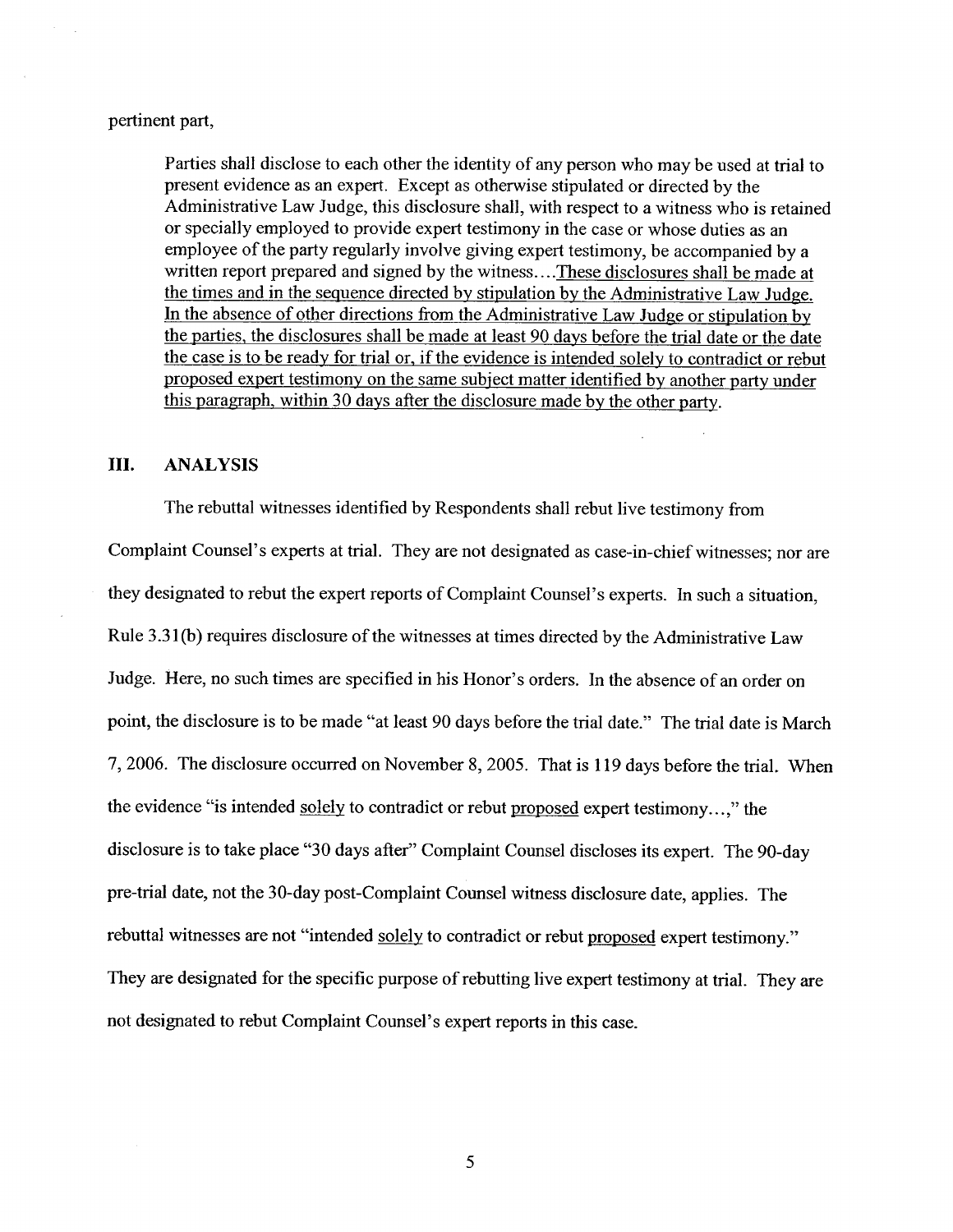Complaint Counsel's argument that the witnesses proposed by Respondents should be excluded is a draconian measure never to be imposed except under the most compelling circumstances. See, e.g., DiPirro v. United States, 43 F. Supp. 2d 327 (W.D.N.Y. 1999), judgment amended on other grounds, 189 F.R.D. 60 (W.D.N.Y. 1999). Witnesses who will rebut live testimony are necessary for the Presiding Officer to engage in a full inquiry and critical assessment of Complaint Counsel's witnesses.

Rebuttal evidence" is defined as "evidence given to explain, repel, counteract, or disprove facts given in evidence by the opposing party." Black's Law Dictionary, Henry Campbell Black, 6 ed. (West Group 1990); see also United States v. Stitt, 250 F.3d 878, 897 (4th Cir. 2001); United States v. Chrzanowski, 502 F.2d 573, 576 (3d Cir. 1974).

The witnesses listed by Respondents in their Final Proposed Witness List are identified as rebuttal witnesses who will challenge live hearing testimony. The witnesses will not be called on to testify in Respondents' case-in-chief. If called at trial, they will testify only on the testimony there given by Complaint Counsel's witnesses. They will explain, counteract, or disprove facts communicated in open court.

Complaint Counsel, in an attempt to circumvent Respondents' right to present live rebuttal, characterize the proposed testimony as being proffered as "sur-rebuttal." It is not. It will not rebut the rebuttal testimony of Complaint Counsel's witnesses.

Courts have reiterated that rebuttal witnesses must be allowed to present testimony which is precisely directed to rebutting new matter or new theories presented by the (opposing party's] case-in-chief." Step-Saver Data Sys., Inc. v. Wyse Tech., 752 F. Supp. 181, 193 (E.D. Pa. 1990), aff'd in relevant part and rev'd in part on other grounds, 939 F.2d 91 (3d Cir. 1991); Bowman v. Gen. Motors Co., 427 F. Supp. 234, 240 (E.D. Pa. 1977). Thus, the Court should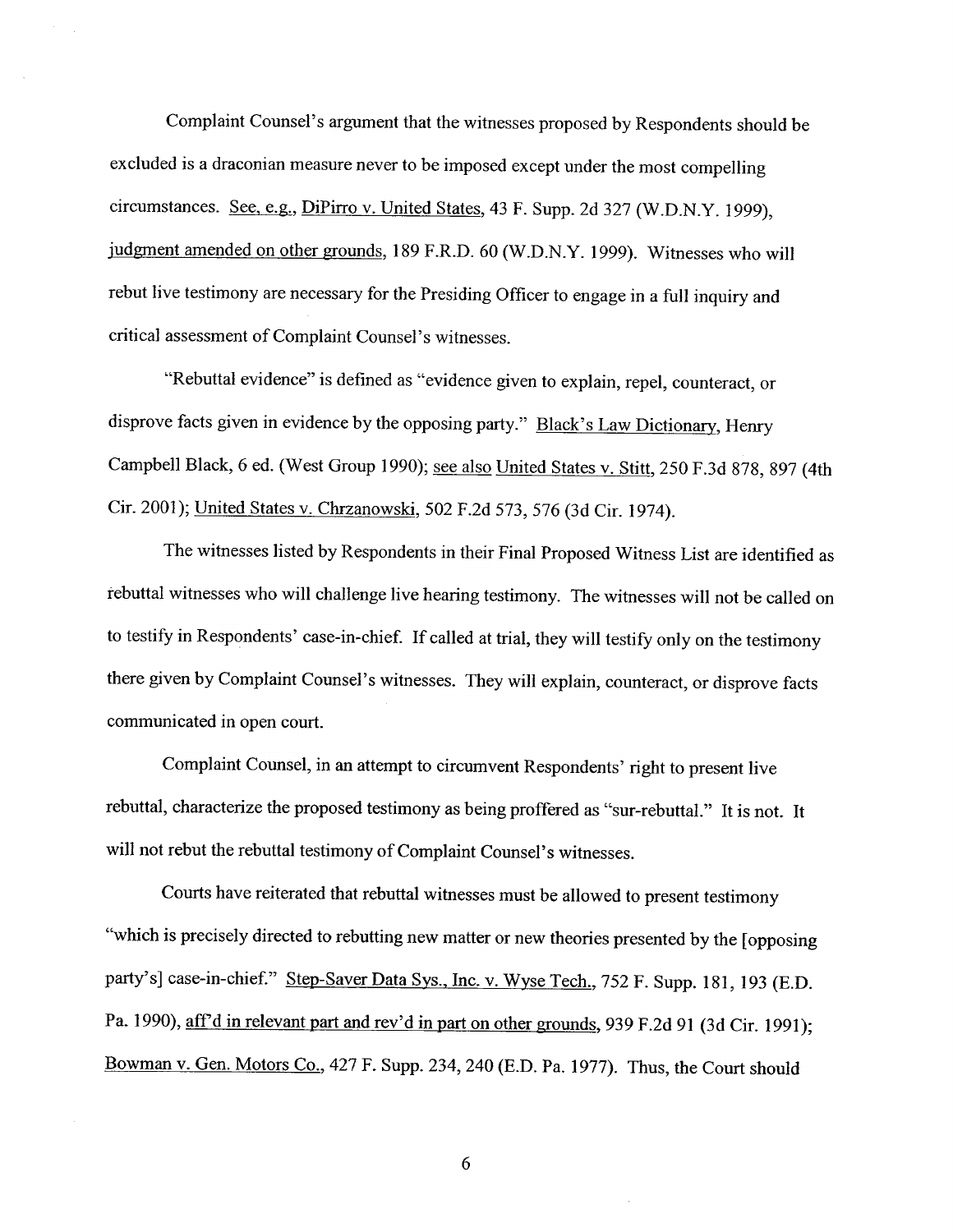allow Respondents to present expert rebuttal testimony in open court to refute any new matter or new theories presented by Complaint Counsel's witnesses that deviate from the expert reports.

#### $A.$ Respondents' Actions Do Not Violate the Scheduling Order

Respondents' actions do not violate the presiding officer's August 11, 2004 Scheduling Order because the Scheduling Order set no deadline for Respondents' rebuttal experts. Respondents do not believe that they are under an obligation to disclose potential rebuttal witnesses; they did so on the November 8 general witness disclosure date to provide in excess of the 90-day pre-trial disclosure required by FTC Rule  $3.31(b)(3)$ .

The fact that the presiding officer's August 11, 2004 Scheduling Order set no deadline for Respondents' rebuttal experts is not unusual, as rebuttal experts even in criminal cases may first be called at trial. United States v. Frazier, 387 F.3d 1244, 1269 (l1th Cir. 2004) ("the government's presentation of rebuttal testimony without prior notice does not violate [the Rules], since the Rule's notice requirements apply only to the government's case-in-chief") (emphasis added); United States v. DiCarlantonio, 870 F.2d 1058, 1063 (6th Cir. 1989) (Disclosure of rebuttal witnesses not required for expert rebuttal testimony not offered during government's case-in-chief); United States v. Barrett, 766 F.2d 609, 617 (1st Cir. 1985); United States v. Angelini, 607 F.2d 1305, 1308-09 (9th Cir. 1979). "Rebuttal witnesses are a recognized exception to all witness disclosure requirements" in criminal cases. United States v. Windham, 489 F.2d 1389, 1392 (5th Cir. 1974).

Complaint Counsel argue that Respondents canot show good cause for adding the witnesses at this time. However, according to the terms of the Scheduling Order, Respondents were under no obligation to disclose potential rebuttal witnesses. Thus, Respondents' actions do not violate the Presiding Officer's August 11, 2004 Scheduling Order.

 $\overline{7}$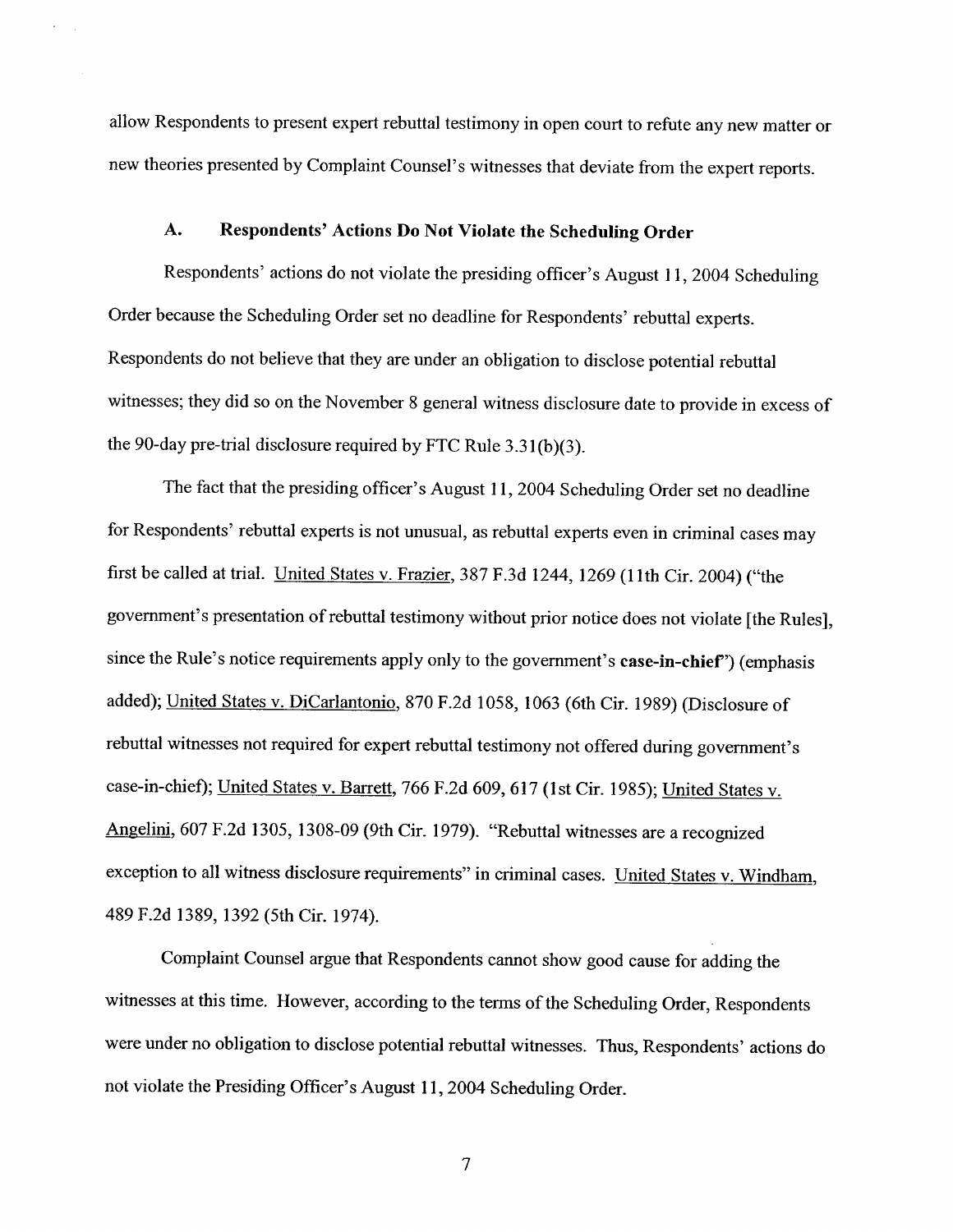### Exclusion of Rebuttal Expert Witnesses Who Are Not Presenting Cumulative **B.** Evidence Is an Abuse of Discretion

The exclusion by trial courts of rebuttal expert witnesses who are not presenting cumulative evidence has been ruled an abuse of discretion. E.g., Secretary of Labor v. DeSisto, 929 F.2d 789, 796 (1st Cir. 1991) (the court's witness limitation constituted an abuse of discretion in that it prevented parties from presenting sufficient evidence on which to base a reliable judgment) (citing Martin v. Weaver, 666 F.2d 1013, 1020 (6th Cir. 1981) (abuse of discretion to exclude rebuttal witness), cert. denied, 456 U.S. 962 (1982) (citations omitted)). Exclusion of rebuttal witness testimony that is essential to the evidence involved and wil not prejudice the opposing party is an abuse of discretion. Murphy v. Magnolia Electric Power Association, 639 F.2d 232, 235 (5th Cir. 1981) (citing DeMarines v. KLM Royal Dutch Airlines, 580 F.2d 1192, 1201-02 (3d Cir. 1978) (error to exclude critical expert testimony when no prejudice to opposing party evident) (citations omitted)). Here, four months for deposing the witnesses vitiates any reasonable basis for an argument of prejudice.

The remedy of exclusion is considered ' drastic' and should not be imposed where it could frustrate the overarching objective of the Rules, which is to provide substantial justice for litigants." Dunn v. Zimmer, Inc., 2005 U.S. Dist. LEXIS 3505 at  $*4$  (Mar. 9, 2005) (citing Cartier, Inc. v. Four Star Jewelry Creations, Inc., 2003 U.S. Dist LEXIS 16887 at \*1 (S.D.N.Y. Oct. 31, 2003)); <u>see also DiPirro v. United States, 43 F. Supp. 2d 327 (W.D.N.Y. 1999)</u>. judgment amended on other grounds, 189 F.R.D. 60 (W.D.N.Y. 1999). The live rebuttal testimony Respondents seek is critical to providing substantial justice because it highlights the limitations of the opposing party's testimony. Rebuttal testimony is necessary for a party to fully respond to the arguments made by opposing counsel's witnesses and to fully defend its interests.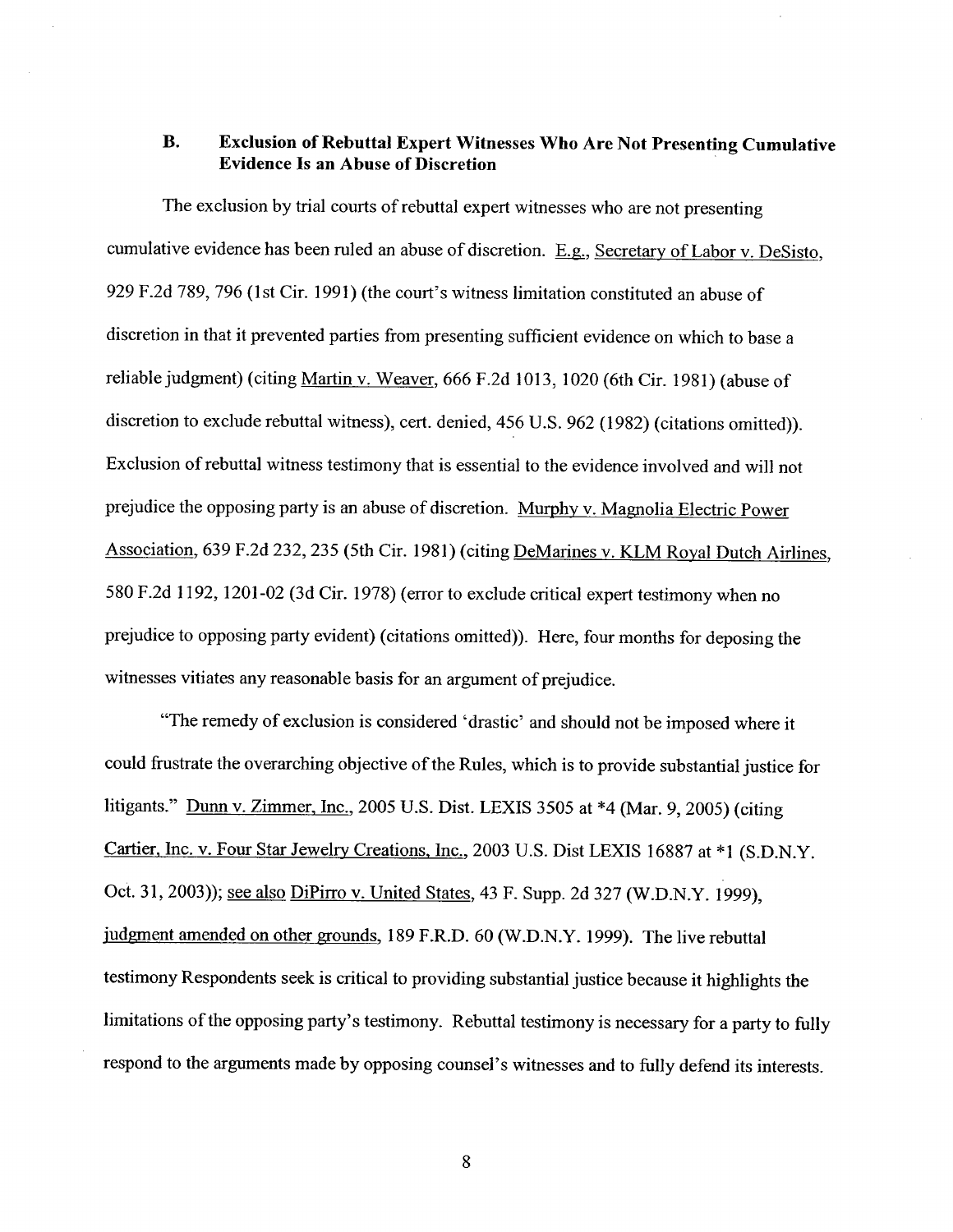Rebuttal testimony is vital because it enhances the ability of the judge to reach a fulJy informed and just decision.

As the courts have recognized, experts should not be excluded where doing so could frustrate the overarching objective of the Rules, which is to provide substantial justice for litigants. Dunn, 2005 U.S. Dist. LEXIS 3505 at \*4; DiPirro, 43 F. Supp. 2d 327. That overarching objective cannot be adequately achieved in this matter if Respondents are not permitted to use rebuttal experts. Criticism and rebuttal of the testimony of Complaint Counsel's witnesses is crucial to Respondents' defense. Respondents should be allowed the opportunity to present rebuttal evidence to assist the Presiding Officer in engaging in a full inquiry that results in a reliable judgment as to the Complaint Counsel's evidence and provides substantial justice for all litigants.

#### $\mathbf{C}$ . Precedent Does Not Support the Exclusion of the Witnesses

FTC tribunals have allowed the admission of rebuttal witnesses where "respondent has not been prejudiced in discovery as (the opposing party) has produced all documents in their possession on these witnesses and the movant has the opportunity to depose these witnesses beyond the close of discovery deadline." In the Matter of Intel, 1999 FTC Lexis 220 at \*2 (Feb. , 1999). Here, while no order is on point to require production of reports from these rebuttal experts, Respondents have identified them in advance of 90 days to trial, are willing to make them available to depose, and wilJ supply Complaint Counsel with such background information as is reasonable and appropriate upon request (e.g., Curriculum Vitae, publications, and cases in which they have testified previously)<sup>1</sup>.

Federal case law also provides precedence for denying requests to exclude expert

<sup>&</sup>lt;sup>1</sup> Respondents are presently compiling that information and will produce it to Complaint Counsel by Friday, December 9, 2005.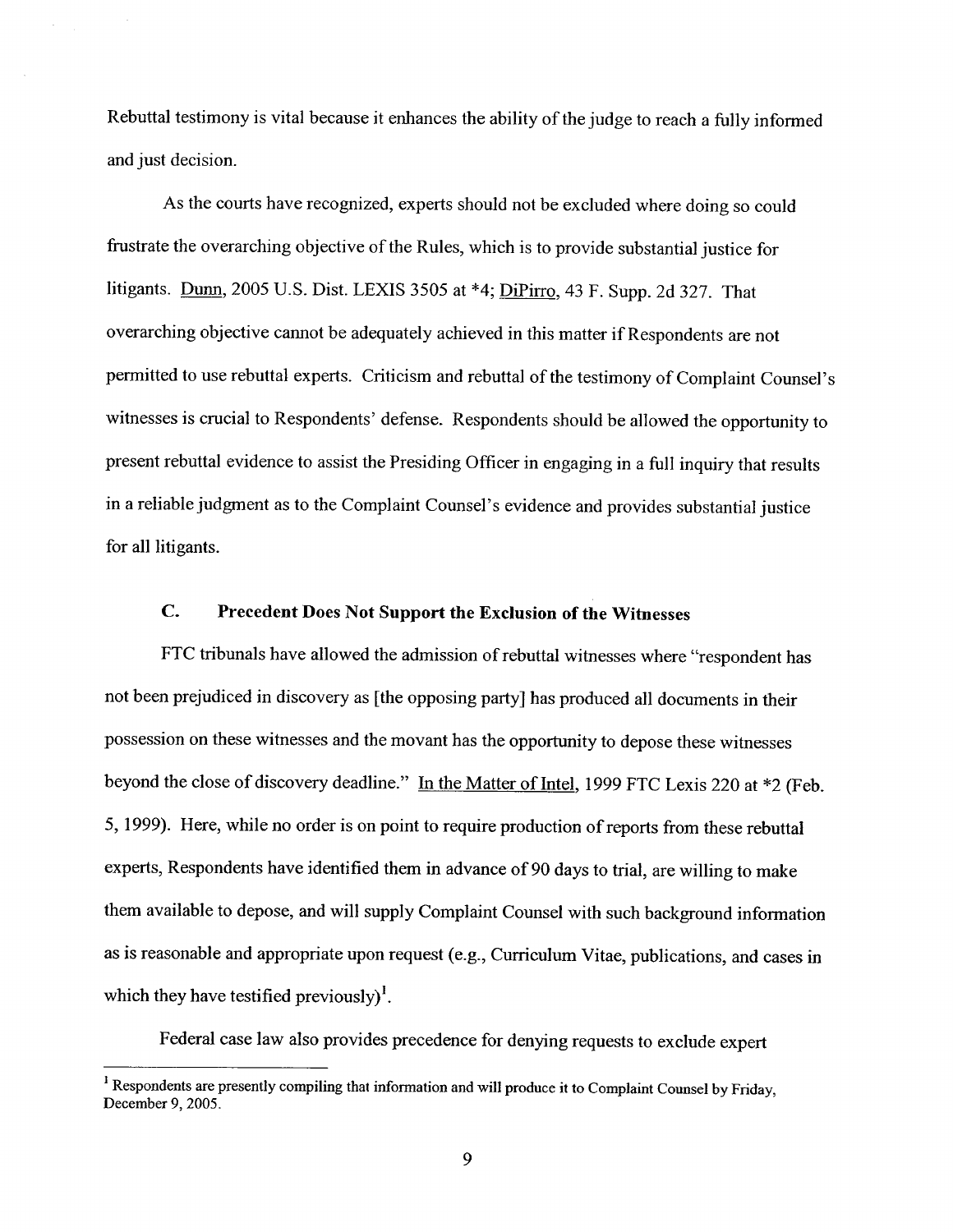witnesses under similar circumstances. In Freeman v. Package Machinery Co., 865 F.2d 1331 (1st Cir. 1988), the court upheld the trial court's denial of the defendant's motion to exclude a statistical expert's testimony where the plaintiff had listed the expert as a witness after a courtimposed deadline but more than two months before trial. The court found that the defendant had not shown any prejudice because it was able to depose the expert prior to trial. Id. The facts here are nearly identical. Respondents here listed the rebuttal experts four months before trial<sup>2</sup>. giving Complaint Counsel even more time than was given in Freeman. Like Freeman, Respondents have no objection to Complaint Counsel deposing each of the witnesses prior to trial. Thus, Complaint Counsel here, like the defendant in Freeman, will not be prejudiced if Respondents' rebuttal expert witnesses are permitted.

Similarly, in Kremsner v. Fortuna-Sas, 1989 U.S. Dist. LEXIS 7072 (E.D. Pa. 1989), the court refused to preclude plaintiff s experts from testifying as a sanction for plaintiff's failure to exchange expert witness names, credentials, and reports by the court's discovery deadline. The court held that the defendants suffered no prejudice when the defendants received the expert information two weeks before the court's pretrial conference. Id. In this case, Respondents provided the expert information to Complaint Counsel nearly four months before the prehearing conference<sup>3</sup>, even earlier than the plaintiffs in Kremsner. Like the defendants in Kremsner, Complaint Counsel here will suffer no prejudice because Respondents have no objection to Complaint Counsel deposing each of the witnesses prior to trial.

Complaint Counsel rely on Perkasie Industres Corp. v. Advance Transformer, 143 F.R.D. 73 (E.D. Pa. 1992), and Praxair, Inc. v. ATMI, Inc., 2003 U.S. Dist. LEXIS 26794 at \*16-

<sup>&</sup>lt;sup>2</sup> Respondents provided Complaint Counsel with the rebuttal expert information on November 8, 2005. Hearing is scheduled for March 7, 2006.

 $3$  Respondents provided Complaint Counsel with the rebuttal expert information on November 8, 2005. The prehearing conference is scheduled for March 2, 2006.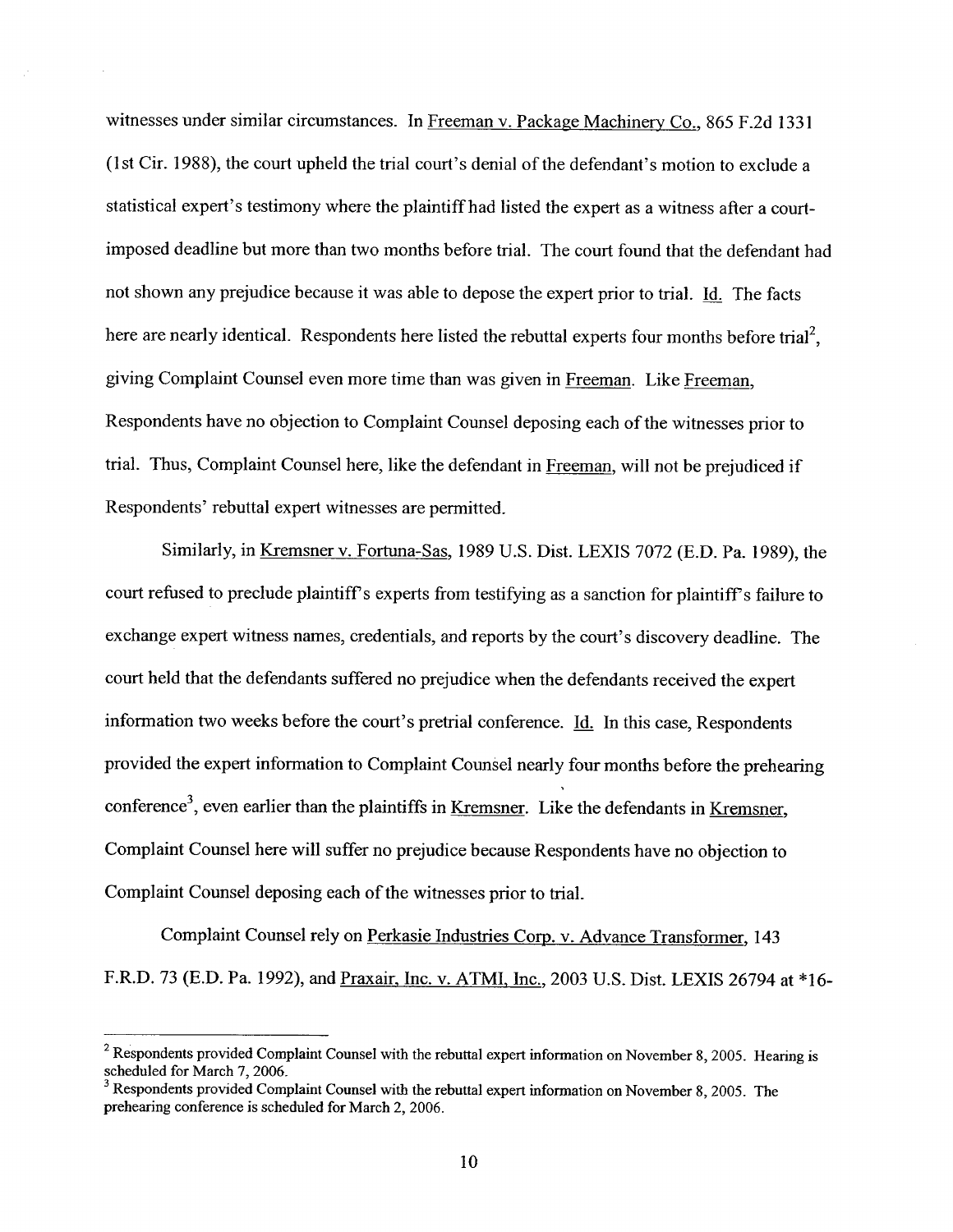17 (D. Del. Nov. 8, 2003), as precedent in support of excluding Respondents' experts. However in Perkasie, the plaintiff violated a direct court order to submit its expert damages report by a certain date. 143 F.R.D. at 76. Even then, the court recognized that "(t)he exclusion of otherwise admissible expert witness testimony for failure to meet the timing requirements of a court order is an extreme measure." Id. at 75. As discussed above, Respondents in this case did not violate the presiding officer's August 11, 2004 Scheduling Order because the Scheduling Order set no deadline for Respondents' rebuttal experts. Moreover, the court in Perkasie found that the prejudice to defendants could not be cured. Id. at 77. In contrast, as discussed in detail below, Complaint Counsel will not be prejudiced by permitting Respondents' experts to testify. Thus, the case is not controlling.

In Praxair, the court's scheduling order did not allow for supplemental reports. 2003 U.S. Dist. LEXIS 26794 at \*18. Thus, the court excluded a supplemental expert report. Id. at \*18-19. Moreover, the court found that plaintiffs were prejudiced because the report was filed ten days before the summary judgment motions were due. *Id.* In this case, however, Complaint Counsel will not be prejudiced by permitting Respondents' experts to testify because Complaint Counsel have over three months to depose these witnesses before trial.

Complaint Counsel also rely on In re Automotive Breakthrough Sciences, 1996 FTC Lexis 461, as precedent in support of excluding Respondents' experts. However, in that case respondents filed a witness list that included seventy-eight witnesses, seventy-six of which were not previously identified to complaint counsel. It is therefore easy to see that the opposing pary might be prejudiced by having to depose seventy-six witnesses. In this case, however, as discussed in detail below, Complaint Counsel has ample time to depose Respondents' proposed witnesses. Complaint Counsel will therefore not be prejudiced by permitting Respondents'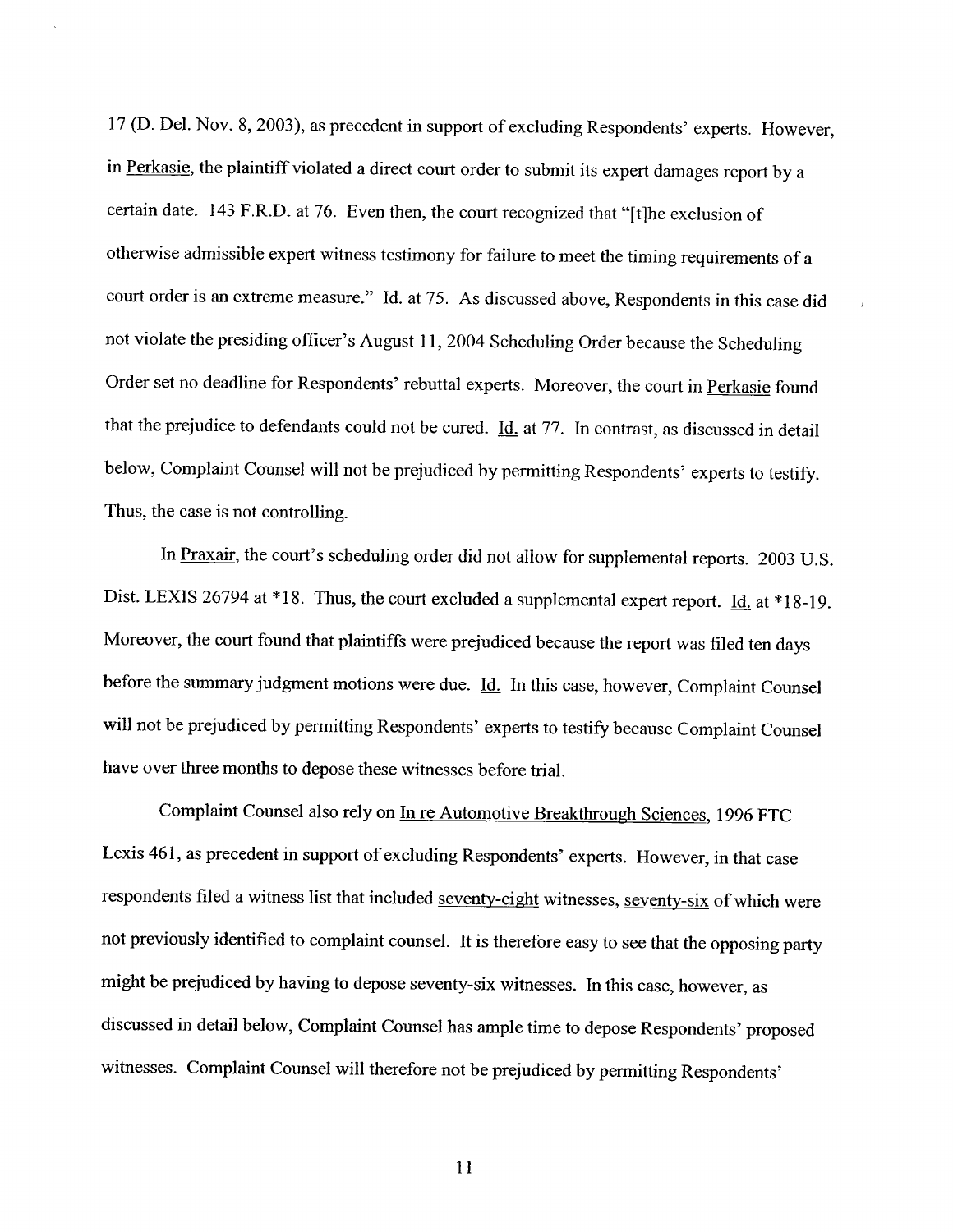experts to testify. Thus, each of the cases relied on by Complaint Counsel is distinguishable from this case and are therefore not controlling. Freeman and Kremsner, cases with very similar facts to this case, provide precedence for denying Complaint Counsel's request to exclude Respondents' expert witnesses.

### D. Permitting Respondents' Rebuttal Expert Witnesses Wil Not Prejudice Complaint Counsel

A party moving to strike a rebuttal witness must demonstrate prejudice with specificity. The Presiding Officer in In re Schering-Plough Corp., 2001 FTC Lexis 194 at \*7 (Dec. 26, 2001), held that "where the movant failed to show that ' the expected testimonies of (the) witnesses are cumulative, nor [has movant] shown that they will be unduly burdened by having to take the depositions of these experts and cross-examine them at trial," then the denial of a motion to strike a rebuttal witness is warranted. (Quoting In re R.J. Reynolds Tobacco Co., 1998 FTC Lexis 182 at \*1 (Oct. 16, 1998)). FTC tribunals have allowed the admission of rebuttal witnesses where prejudice is lacking, as explained supra

In Freeman v. Package Machinery Co., 865 F.2d 1331 (1st Cir. 1988), the court found that the defendant did not shown any prejudice when plaintiff listed the expert as a witness approximately two months before trial because the defendant was able to depose the expert prior to trial. In Kremsner v. Fortuna-Sas, 1989 U.S. Dist. LEXIS 7072 (E.D. Pa. 1989), the court held that the defendants suffered no prejudice when they received the expert information two weeks before the court's pretrial conference.

Hearing in this case is scheduled for March 7, 2006. Respondents have no objection to Complaint Counsel deposing each of the proposed witnesses. That aIJows Complaint Counsel over three months to depose those experts. Similar to In the Matter of Intel, 1999 FTC Lexis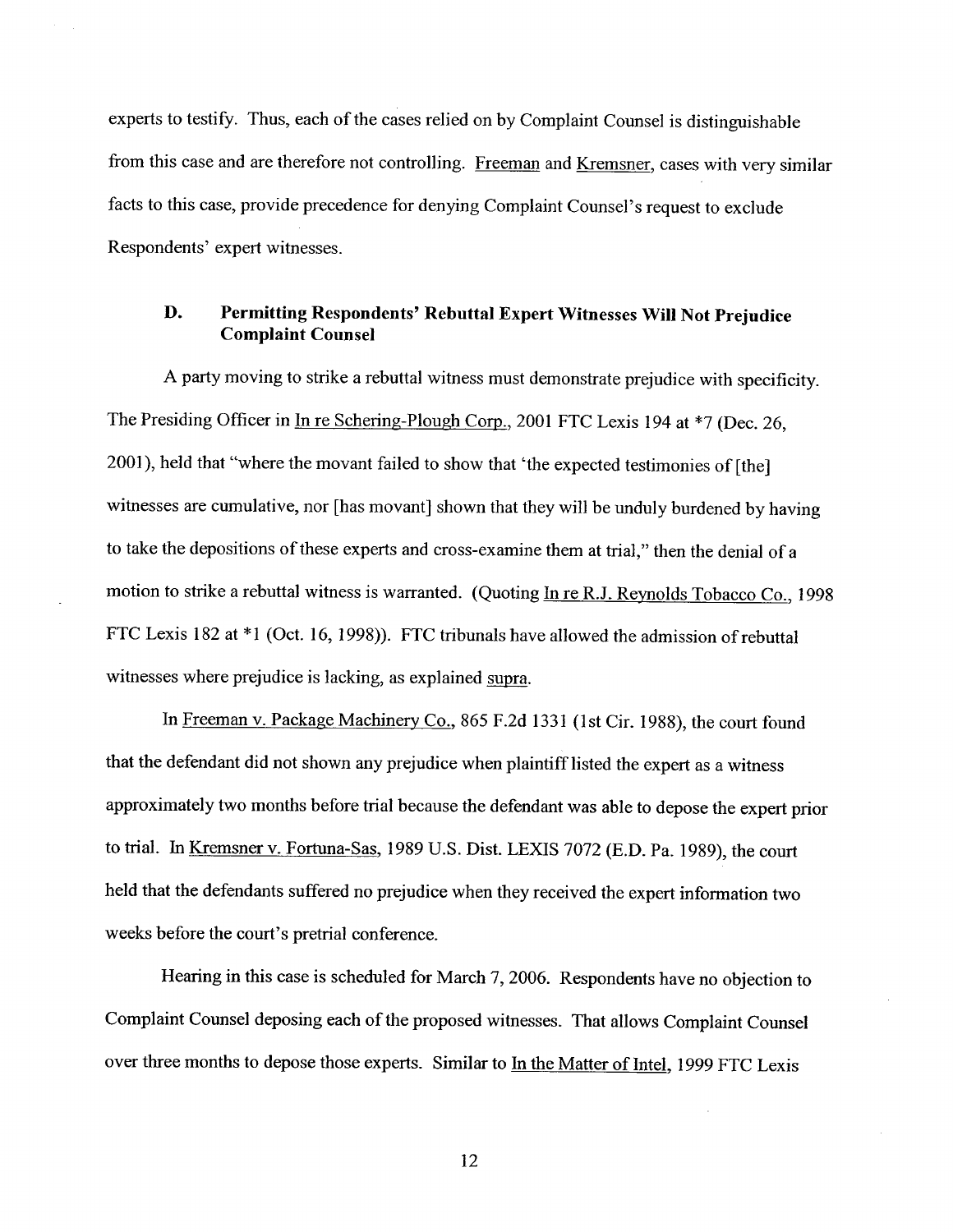220, Complaint Counsel has the opportnity to depose these witnesses beyond the close of discovery deadline. There is thus no prejudice to Complaint Counsel, as they will have ample opportunity to depose the witnesses.

### E. Respondents' Exhibit RX 807 Should Not Be Precluded Because There Is No Harm or Prejudice to Complaint Counsel

This Court should not exclude Respondents' exhibit RX 807 because there was no har or prejudice to Complaint Counsel and because Respondents seasonably provided the study to Complaint Counsel.

Complaint Counsel argue that Respondents' exhibit RX 807 should be excluded because Respondents did not include the study on their February 2005 Exhibit List and did not provide the document during discovery. The document in question, by Complaint Counsel's own admission, was dated March 15, 2005. Thus, the study was not even in existence at the time of Respondents' February 2005 Exhibit List. It was therefore impossible for Respondents to include the document on their exhibit list. In addition, discovery for this case closed on Januar , 2005. Again, the study was not even in existence at that time. Thus, it was impossible for Respondents to provide the document to Complaint Counsel during discovery.

Moreover, Complaint Counsel's argument ignores the fact that this case was stayed from April 6, 2005 to June 17, 2005. Close in time to the date of the document, on April 6, 2005, the Presiding Officer certified motions to the Commission and stayed proceedings. During the time of the stay, April 6, 2005 to June 17, 2005, there was no activity in the case. Thus, a duty to supplement discovery did not even arise until the stay was lifted.

What is required is a timely duty to supplement. Counsel did not identify the document as responsive to discovery until recently, during its search of documents to update discovery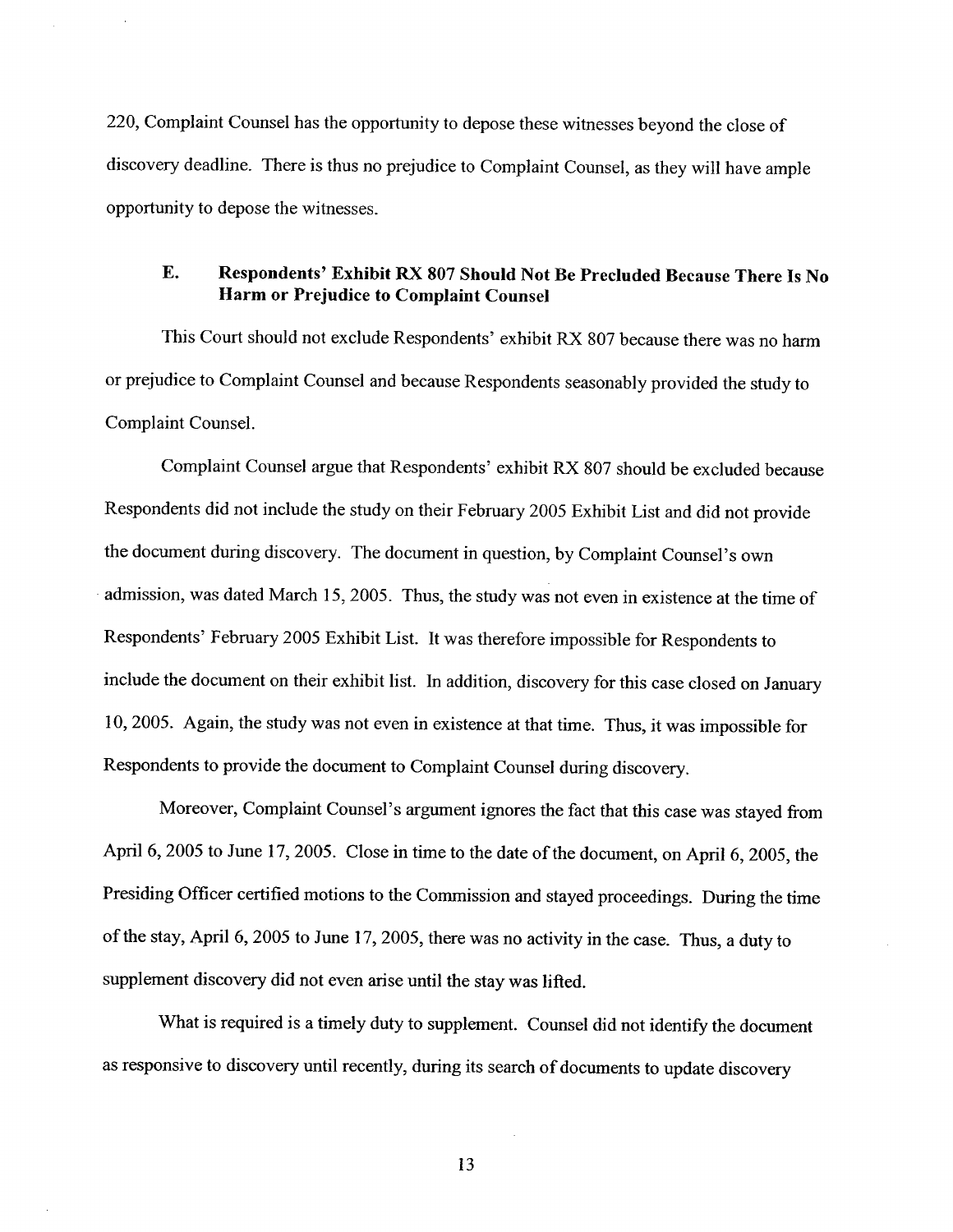responses. Upon identification, Respondents provided the document to Complaint Counsel and included the document on their Final Proposed Exhibit List. Those steps reveal appropriate diligence in production of the document to Complaint Counsel.

Moreover, Complaint Counsel are in no way prejudiced by the production of the document a full four months prior to Hearing.<sup>4</sup> Respondents have no objection to Complaint Counsel deposing any of the authors of the study, who are the very same authors on a similar study produced before the close of discovery (Complaint Counsel chose not to depose them before the close of discovery). Complaint Counsel have plenty of time to review the document in time for Hearing. Thus, Complaint Counsel are not prejudiced.

Furthermore, any burden on Complaint Counsel is outweighed by the necessity that Respondents be given the opportunity to fully defend themselves from charges made by Complaint Counsel. The exhibit is an important piece of scientific substantiation in support of the efficacy of the product formulas at issue. The exhibit is critical for Respondents to fully respond to the arguments made by Complaint Counsel, and exclusion of the exhibit would effectively preclude Respondents from fuIJy defending their interests.

## IV. CONCLUSION

The sum total of the foregoing justifications counterbalance and outweigh any inconvenience Complaint Counsel may present as grounds for disallowing rebuttal expert witnesses and the admission of Respondents' exhibit RX 807. Thus, the Respondents respectfully request that Complaint Counsel's Motion be denied.

Respectfully Submitted, Jónathan W. Emord

<sup>&</sup>lt;sup>4</sup> The document was produced on November 8, 2005. Hearing  $\mathbf k$  scheduled for March 7, 2006.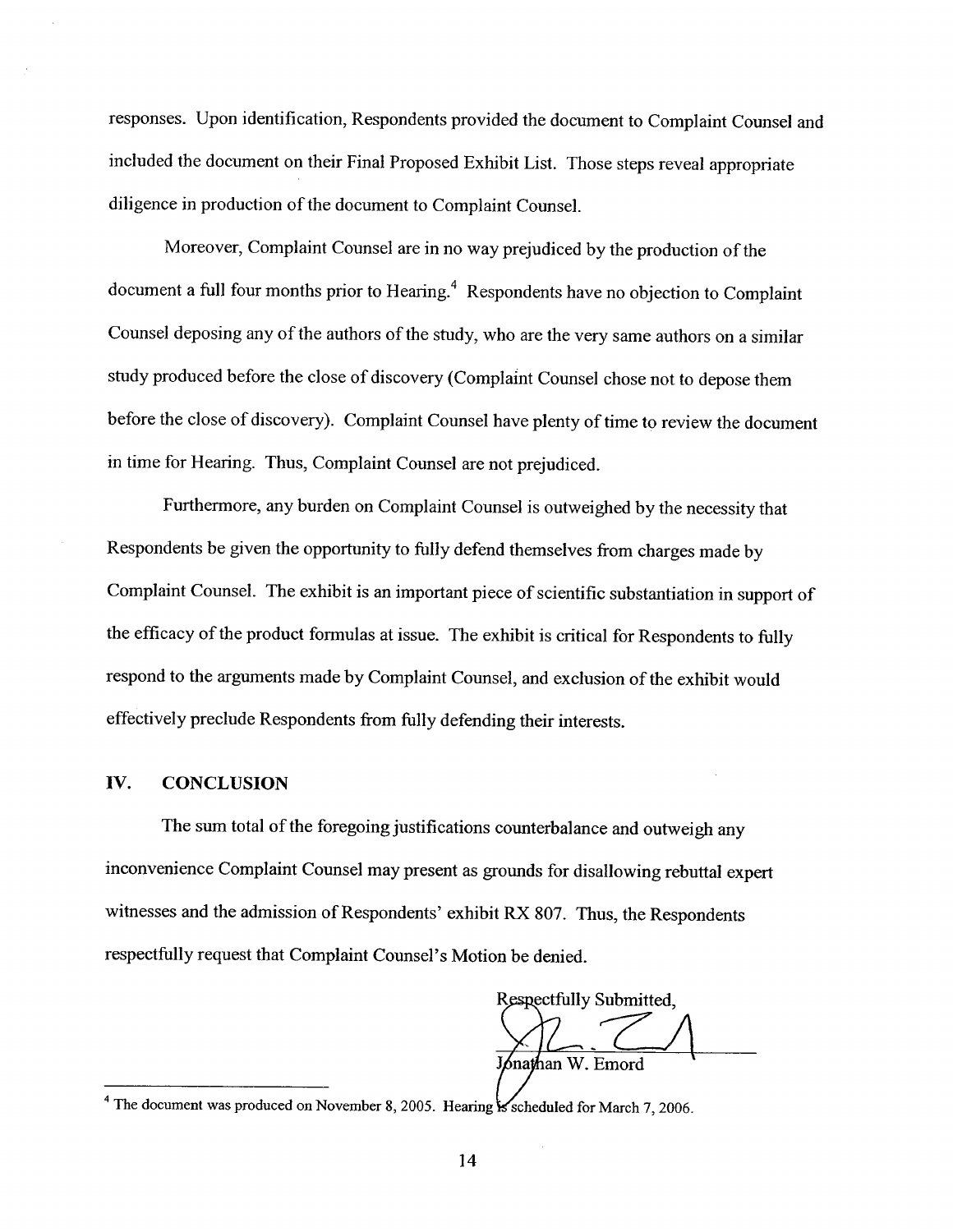Emord & Associates, P. 1800 Alexander Bell Drive Suite 200 Reston, VA 20191 Tel. (202) 466-6937 Fax (202) 466-6938

Counsel for Basic Research, LLC A.G. Waterhouse, LLC Klein-Becker USA, LLC Nutrasport, LLC Sovage Dermalogic Laboratories, LLC BAN, LLC

Stephen E. Nagin Nagin, Gallop & Figueredo, P.A. 18001 Old Cutler Road Miami, Florida 33157 Tel. (305) 854-5353 Fax (305) 854-5351

### Counsel for Basic Research, LLC

Richard Burbidge, Esq. Burbidge & Mitchell 215 South State Street Suite 920 Salt Lake City, Utah 84111

## Counsel for Dennis Gay

Ronald F. Price PETERS SCOFIELD PRICE A PROFESSIONAL CORPORATION 340 Broadway Centre 111 East Broadway Salt Lake City, Utah 84111 Telephone: (801) 322-2002 Facsimile: (801) 322-2003

#### Counsel **Mowrey** for Respondent Daniel

Mitchell K. Friedlander 5742 West Harold Gatty Drive Salt Lake City, Utah 84111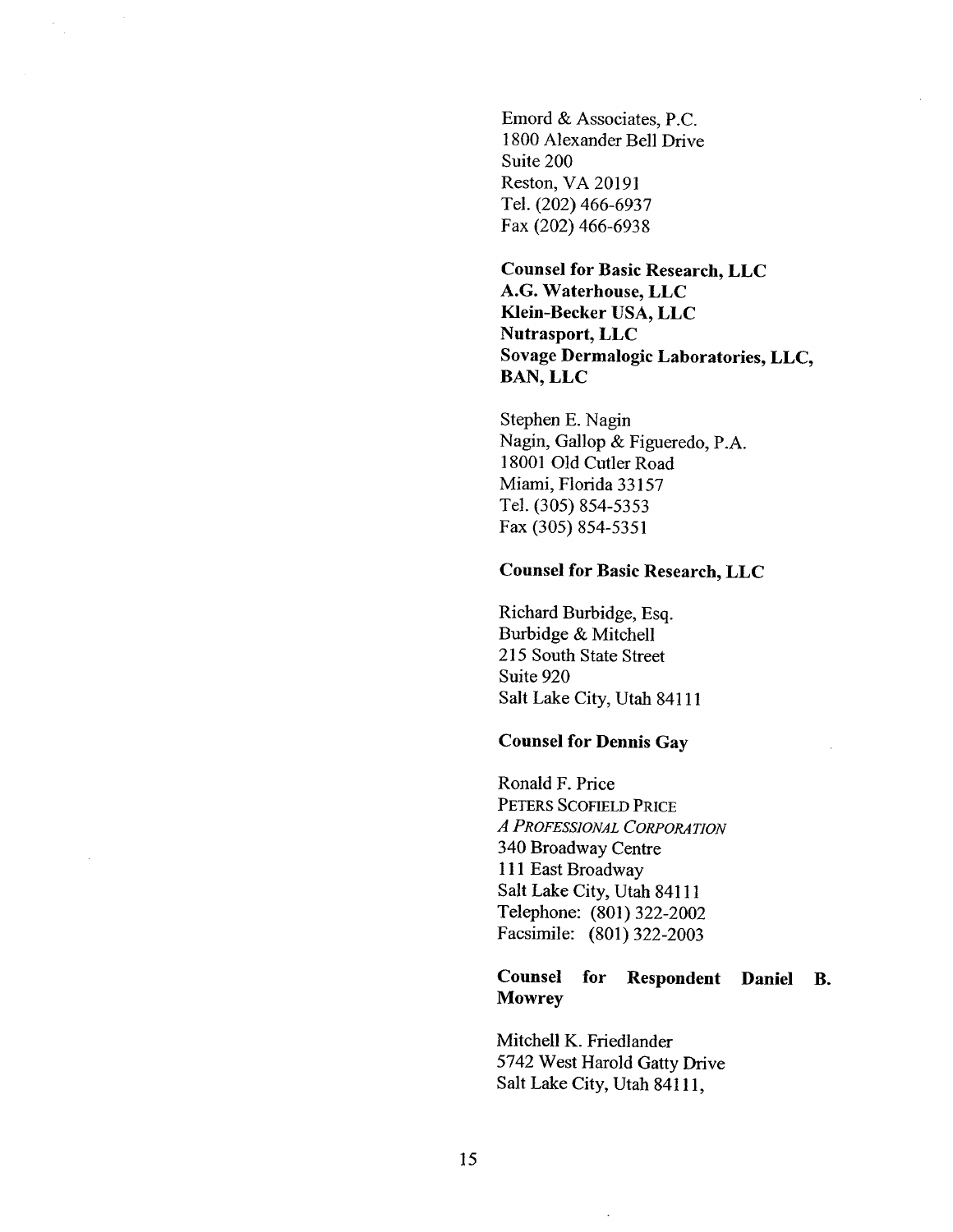Pro se.

 $\sim 5\%$ 

 $\sim$ 

 $\sim 10^{-11}$ 

 $\Delta \sim$ 

Date submitted: December 2, 2005

 $\frac{1}{2} \sum_{i=1}^{n} \frac{1}{2} \sum_{j=1}^{n} \frac{1}{2} \sum_{j=1}^{n} \frac{1}{2} \sum_{j=1}^{n} \frac{1}{2} \sum_{j=1}^{n} \frac{1}{2} \sum_{j=1}^{n} \frac{1}{2} \sum_{j=1}^{n} \frac{1}{2} \sum_{j=1}^{n} \frac{1}{2} \sum_{j=1}^{n} \frac{1}{2} \sum_{j=1}^{n} \frac{1}{2} \sum_{j=1}^{n} \frac{1}{2} \sum_{j=1}^{n} \frac{1}{2} \sum_{j=1}^{n$ 

 $\frac{1}{2}$  ,  $\frac{1}{2}$  ,  $\frac{1}{2}$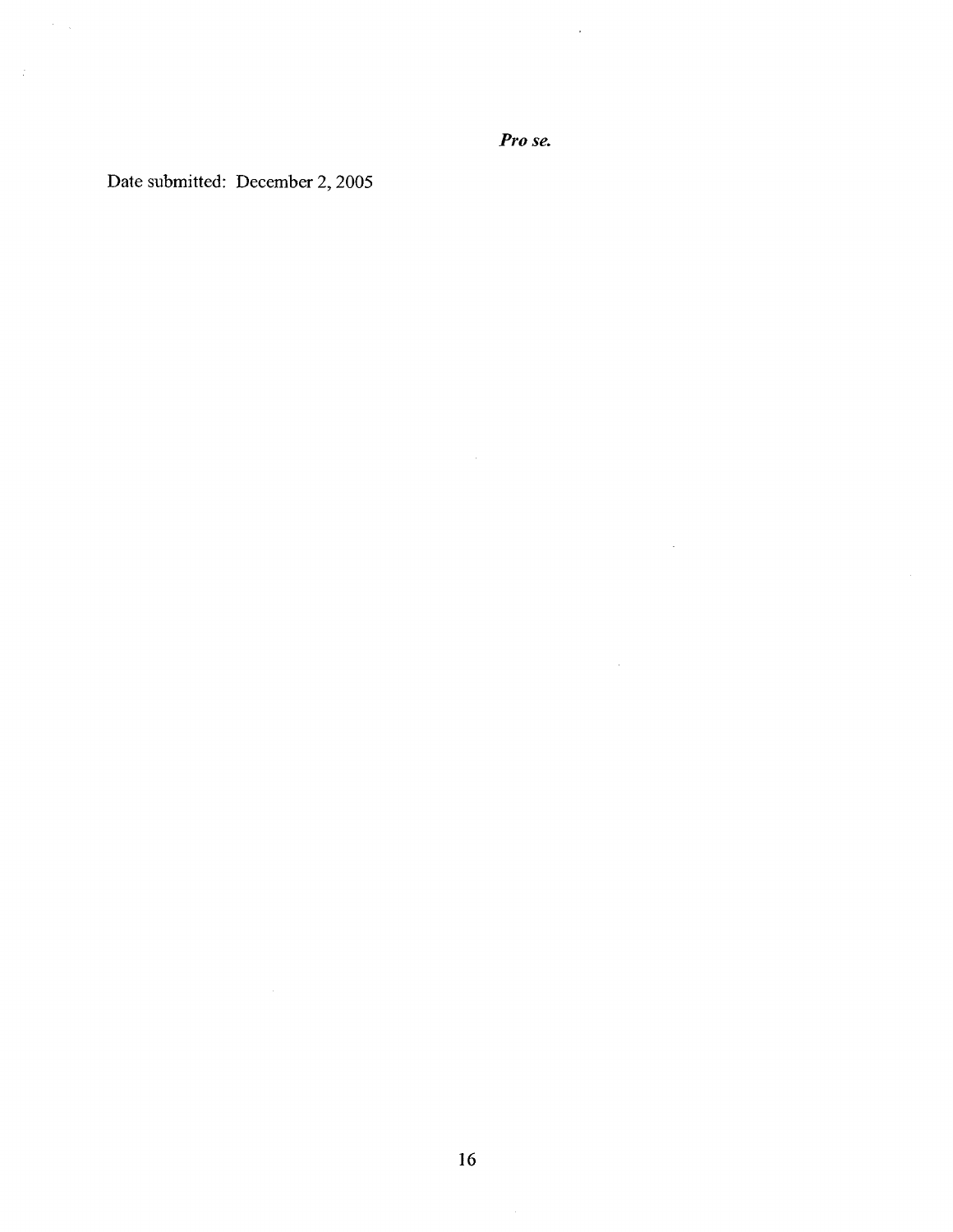# UNITED STATES OF AMERICA FEDERAL TRADE COMMISSION OFFICE OF ADMINISTRATIVE LAW JUDGES WASHINGTON, D.

In the Matter of

BASIC RESEARCH, LLC G. WATERHOUSE, LLC KLEIN-BECKER USA, LLC NUTRASPORT, LLC SOVAGE DERMALOGIC LABORATORIES, LLC BAN LLC d/b/a BASIC RESEARCH LLC OLD BASIC RESEARCH, LLC BASIC RESEARCH, A.G. WATERHOUSE KLEIN-BECKER USA, NUTRA SPORT, and SOVAGE DERMALOGIC LABORATORIES DENNIS GAY DANIEL B. MOWREY d/b/a AMERICAN PHYTOTHERAPY RESEARCH LABORATORY, and MITCHELL K. FRIEDLANDER Respondents

Docket No. 9318

### CERTIFICATE OF SERVICE

I hereby certify that on this 2nd day of December, 2005, I caused Respondents

Opposition to Complaint Counsel's Objections to Respondents ' Late Disclosure of Eight

Witnesses and Additional Purported Substantiation and Motion to Strike and Exclude

Such Testimony and Evidence to be filed and served as foJIows:

1) an original and one paper copy filed by hand delivery and one electronic copy in PDF format fied by electronic mail to:

> Donald S. Clark Secretary U.S. Federal Trade Commission 600 Pennsylvania Avenue, N. Room H-159 Washington, D.C. 20580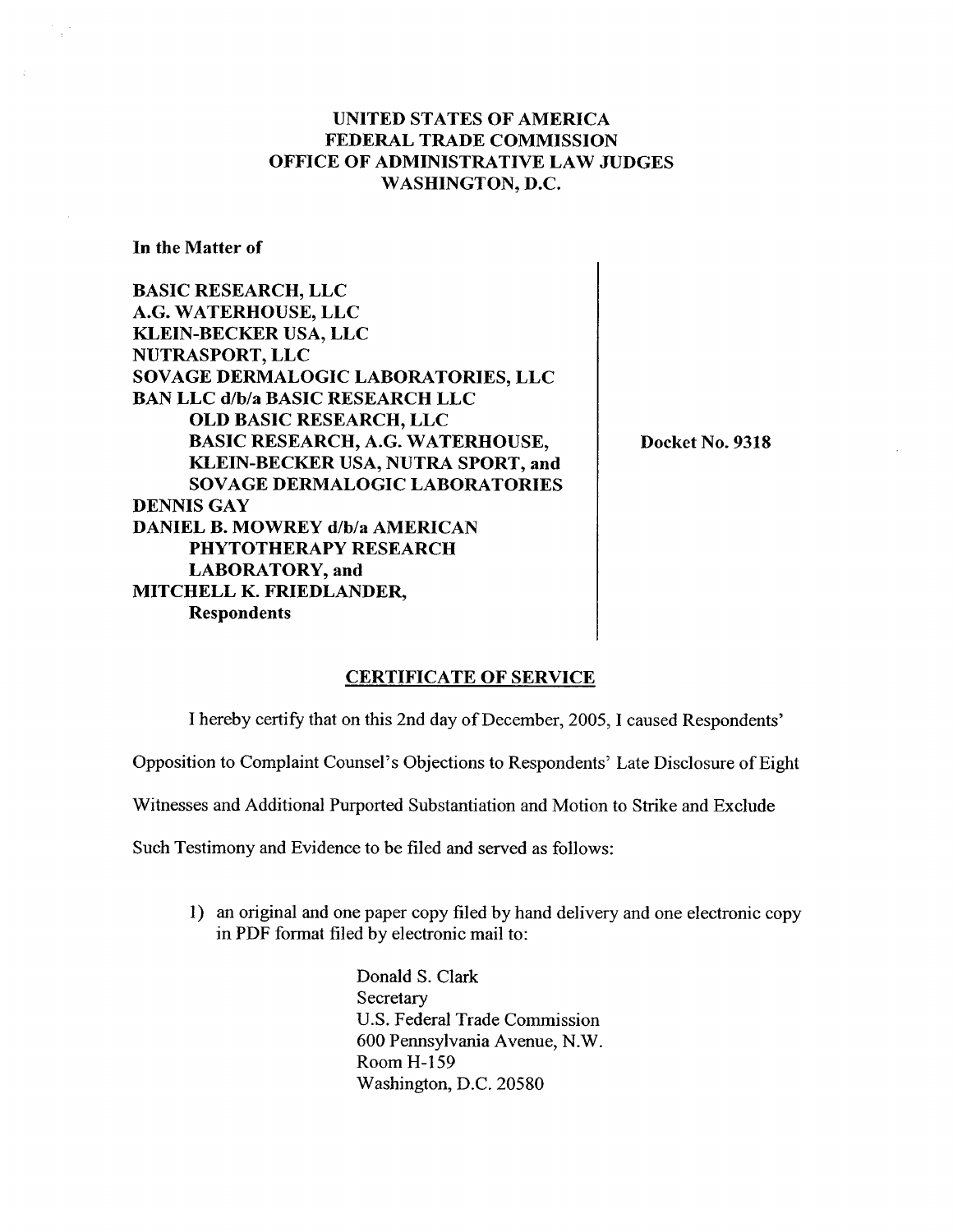### Email: secretary@ftc.gov

2) two paper copies delivered by hand delivery to:

 $\sim$ 

The Hon. Stephen J. McGuire Chief Administrative Law Judge U.S. Federal Trade Commission 600 Pennsylvania Avenue, N. Room H-112 Washington, D.C. 20580

3) one paper copy by first class U.S. Mail to:

James Kohm Associate Director, Enforcement U.S. Federal Trade Commission 601 New Jersey Avenue, N. Washington, D.C. 20001

4) one paper copy by first class U.S. mail and one electronic copy in PDF format by electronic mail to:

> Laureen Kapin Joshua S. Milard Laura Schneider Walter C. Gross III Lemuel W.Dowdy Edwin Rodriguez U.S. Federal Trade Commission 600 Pennsylvania Avenue, N. Suite NJ-2122 Washington, D.C. 20580 Email: lkapin@ftc.gov jmillard@ftc.gov lschneider@ftc.gov wgross@ftc.gov ldowdy@ftc.gov  $erodriquez@ftc.gov$

Stephen E. Nagin Nagin, Gallop & Figueredo, P. 3225 Aviation Avenue Third Floor Miami, FL 33133-4741 Email: snagin@ngf-law.com